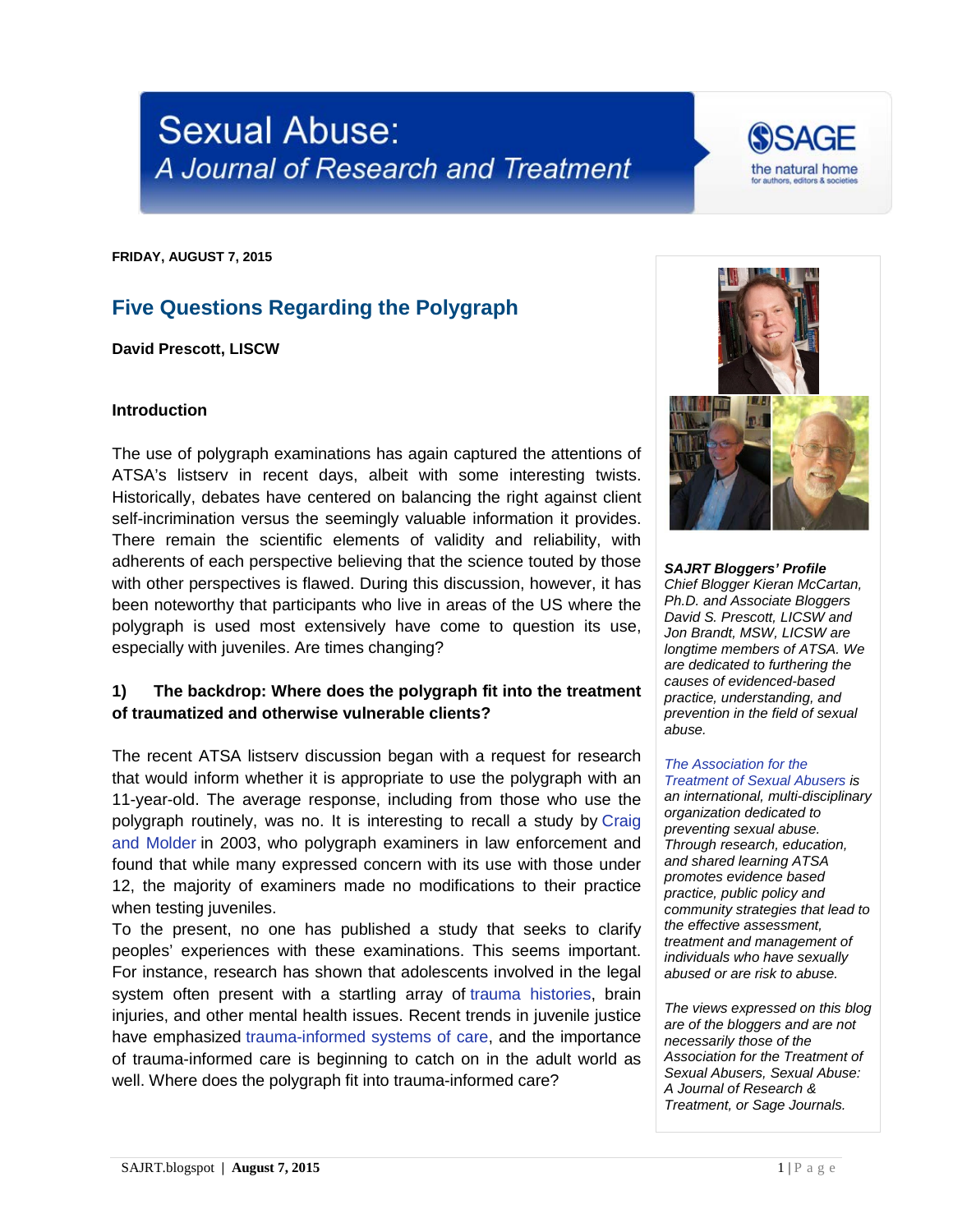Although it is easy to see sex offenders, particularly in prison environments, as hardened individuals, it is easy to overlook their vulnerabilities. Jill Levenson, Gwenda Willis, & the author have recently published two studies of the rates of childhood adversity in adult [male](http://www.ncbi.nlm.nih.gov/pubmed/24872347) and [female](http://sax.sagepub.com/content/early/2014/09/09/1079063214544332.abstract) sex offenders. James Reavis, Jan Looman, and their colleagues published a similar paper, asking the important question, "How long must we live before we possess our own lives?" Many, especially those working in prison environments, have noticed that their clients in sex-offender treatment do not present as highly vulnerable, shrinking violets. On the other hand, there is a question of whether the wrong treatment approach (which might involve the polygraph) with the wrong client might actually exacerbate the trauma-related [cognitive schemas](http://www.cognitivetherapy.me.uk/schema_therapy.htm) (e.g., dangerous world, negativity) that therapists are attempting to redirect in treatment.

A case in point might be the 23-year-old client with a mild autism spectrum disorder. Socially isolated and awkward, he views the world as a dangerous and threatening place where the closest he will ever come to rewarding relationships is through contact with children. Depending on how he views his treatment team, a polygraph examination under the wrong conditions might well reinforce his core beliefs that he will never fit in anywhere and might just as well persist in trying to have close relationships exclusively with children. On the other hand, treatment aimed at improving his interpersonal competence at the same time as allowing him the chance to develop and rehearse his skills at managing risk factors may be more beneficial.

Of course, a final consideration is that the polygraph is not necessarily verifying ground truth. The research is full of studies regarding the problems of [false confessions](http://www.ncbi.nlm.nih.gov/pubmed/19767499) and the [fallibility of](http://www.ted.com/talks/elizabeth_loftus_the_fiction_of_memory?language=en)  [memory.](http://www.ted.com/talks/elizabeth_loftus_the_fiction_of_memory?language=en) The author is one of many professionals who have had clients make false confessions hoping that it would speed their treatment progress. The teachable moment of these experiences is to establish a treatment culture in which honesty and commitment are valued more than the appearance of compliance with expectations.

## **2) What are we trying to change in treatment?**

The trauma-related points may seem small to many, but are important to consider. In the case example above, it may be that treatment is more effective, particularly in an era of scant resources, when it focuses on the development of skills rather than on preparing for an examination that will provide the impression that a client has become more honest. Is it possible that one-size-fits-all approaches to the polygraph can actually make matters worse by focusing on less relevant areas and slowing the pace of treatment for some in institutions where treatment slots are in short supply? What level of disclosure is good enough for treatment to be effective?

In a fascinating study, [Shamai and Buchbinder](http://jiv.sagepub.com/content/25/7/1338.abstract) explored the client perceptions of a treatment program for violent men. From the abstract: "The findings revealed that most of the men experienced therapy as positive and meaningful and underwent personal changes, especially the acquisition of self-control. Deeper analysis of the data, however, shows that the men still used a power scheme in understanding and creating relationships with others, especially with their woman partner." In other words, the program produced some changes, but left the underlying structure of their relationships untouched. Further, the authors found that in many ways the program modeled the same power dynamics they were seeking to change. Is it possible that in some cases our programs, by coercing confessions, are modeling the same dynamics of power and control that we are seeking to change in our clients?

Even beyond these considerations, questions and controversies abound. The author published an [article](http://www.davidprescott.net/pub_36.pdf) on the polygraph with juveniles in 2012 for the ATSA Forum newsletter that made points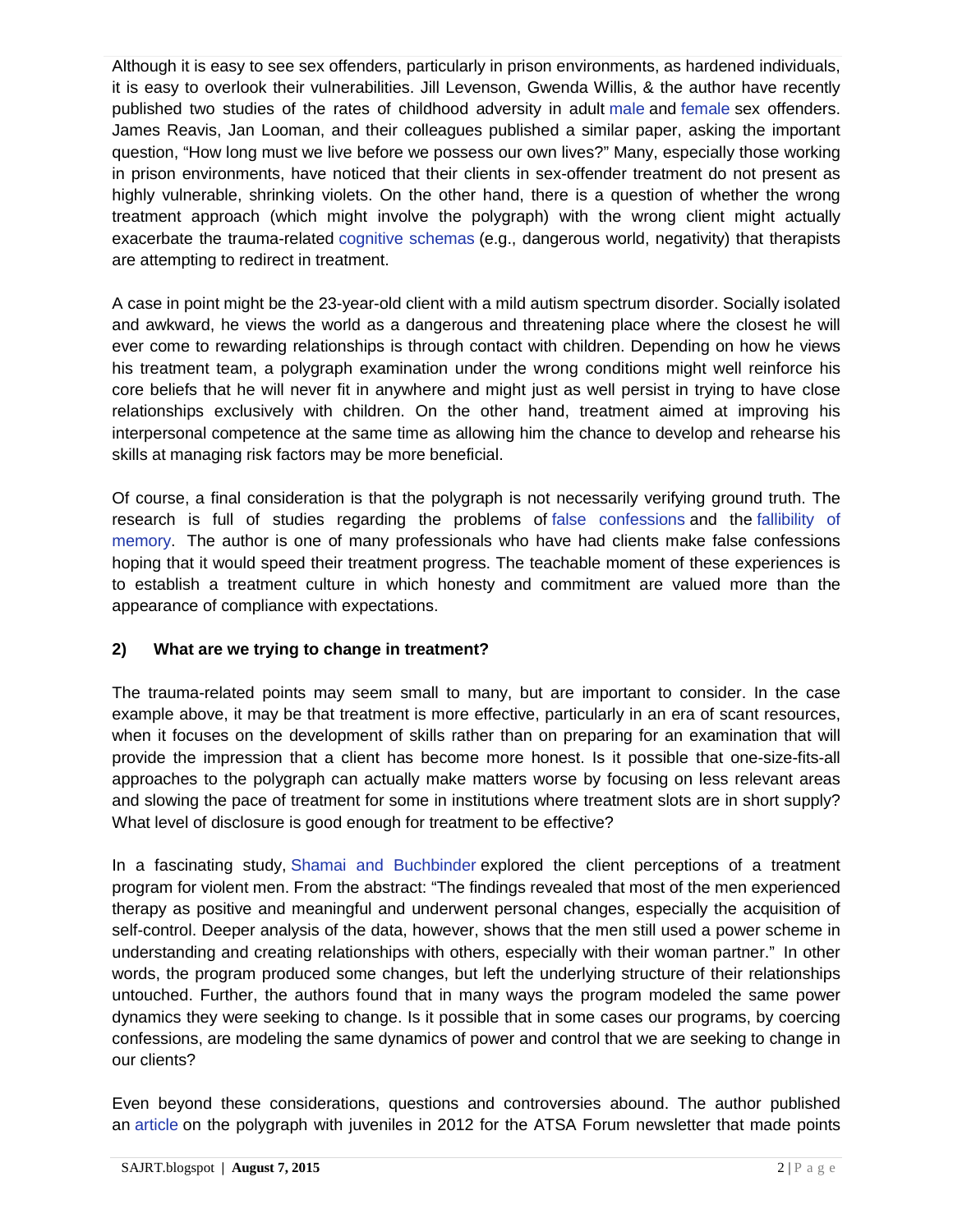that are relevant to the treatment of adults as well. These include that more information is not necessarily better information and that compelling disclosure is not necessarily the same as building the capacity for honesty.

Since that article's publication, Roger Cook, one of the authors cited in it has produced an interesting [study](http://scholarworks.waldenu.edu/cgi/viewcontent.cgi?article=1050&context=jsc) with his colleagues that points to many of the complexities involved in polygraph with adults. Sadly, there has been only [one recent study](http://www.journalofjuvjustice.org/jojj0102/article05.htm) with juveniles. It examined the information gleaned through the use of polygraph with juveniles. In it, juveniles reported sexual abuse of an average of 1.42 people. After a polygraph examination process, they reported sexual abuse of 2.15 people, or roughly 2/3 of an additional person abused. Given the legal and psychological complexities at stake, there is a real question of to what extent this really is helpful information. Some believe they couldn't do their work without the polygraph. Others state quite clearly that their clients in treatment are honest enough that they are able to make acceptable changes to their lives such that sexual abuse becomes unnecessary and undesirable to them at all times. Perhaps professionals should consider soliciting feedback from their clients to assess whether the process as well as the content of polygraph exams is more helpful or intimidating. Of course, such an endeavor requires first ensuring an adequate [culture of feedback.](http://sajrt.blogspot.com/2015/03/the-emerging-use-of-feedback-informed.html) Further, it is likely that there is a great deal of variability between polygraph examiners in terms of how their examinees perceive them [\(the](http://www.ncbi.nlm.nih.gov/pubmed/22663902)  [same is true of therapists\)](http://www.ncbi.nlm.nih.gov/pubmed/22663902).

## **3) How are we trying to change our clients?**

It's worth mentioning briefly that research has shown that the most effective therapists [in our](http://sax.sagepub.com/content/17/2/109.short)  [field](http://sax.sagepub.com/content/17/2/109.short) and in related fields are warm, empathic, rewarding and directive. [Karen Parhara](http://studysites.sagepub.com/stohrstudy/articles/05/Parhar.pdf)nd her colleagues noted that the more coercive the treatment experience (and there are gradations of coercion), the less like treatment is to be effective. What can treatment programs employing polygraph learn from these findings? How does the polygraph fit in? How might the behaviors of individual polygraph examiners play a role in treatment outcome?

## **4) What are some of the broader questions we should consider?**

Of course, all of these issues beg even larger questions; let's broaden the discussion. In 2004, Andrew Harris and Karl Hanson, describing a [long-term recidivism study](http://www.static99.org/pdfdocs/harrisandhanson2004simpleq.pdf) involving 4,724 adult sex offenders, observed that:

After 15 years, 73% of sexual offenders had not been charged with, or convicted of, another sexual offence. The sample was sufficiently large that very strong contradictory evidence is necessary to substantially change these recidivism estimates.

The numbers for juveniles are arguably even more [encouraging.](http://www.researchgate.net/profile/Michael_Caldwell6/publication/23938950_Study_characteristics_and_recidivism_base_rates_in_juvenile_sex_offender_recidivism/links/54d3aa130cf250179182822e.pdf) Although official records are likely underestimates of the true rate of re-offense, what seems clear is that simply being processed through the legal system goes a long way to preventing future abuse. Other studies have found that re-offense is reduced by around 40% for those who complete treatment programs, including those that don't use polygraph.

Based on this, perhaps professionals should reconsider using the polygraph as a standardized component of treatment programs, consider the potential downside impacts, consider under what conditions it may become an advisable component of treatment (if at all), and devise individualized plans for the specific circumstances under which they will use it.